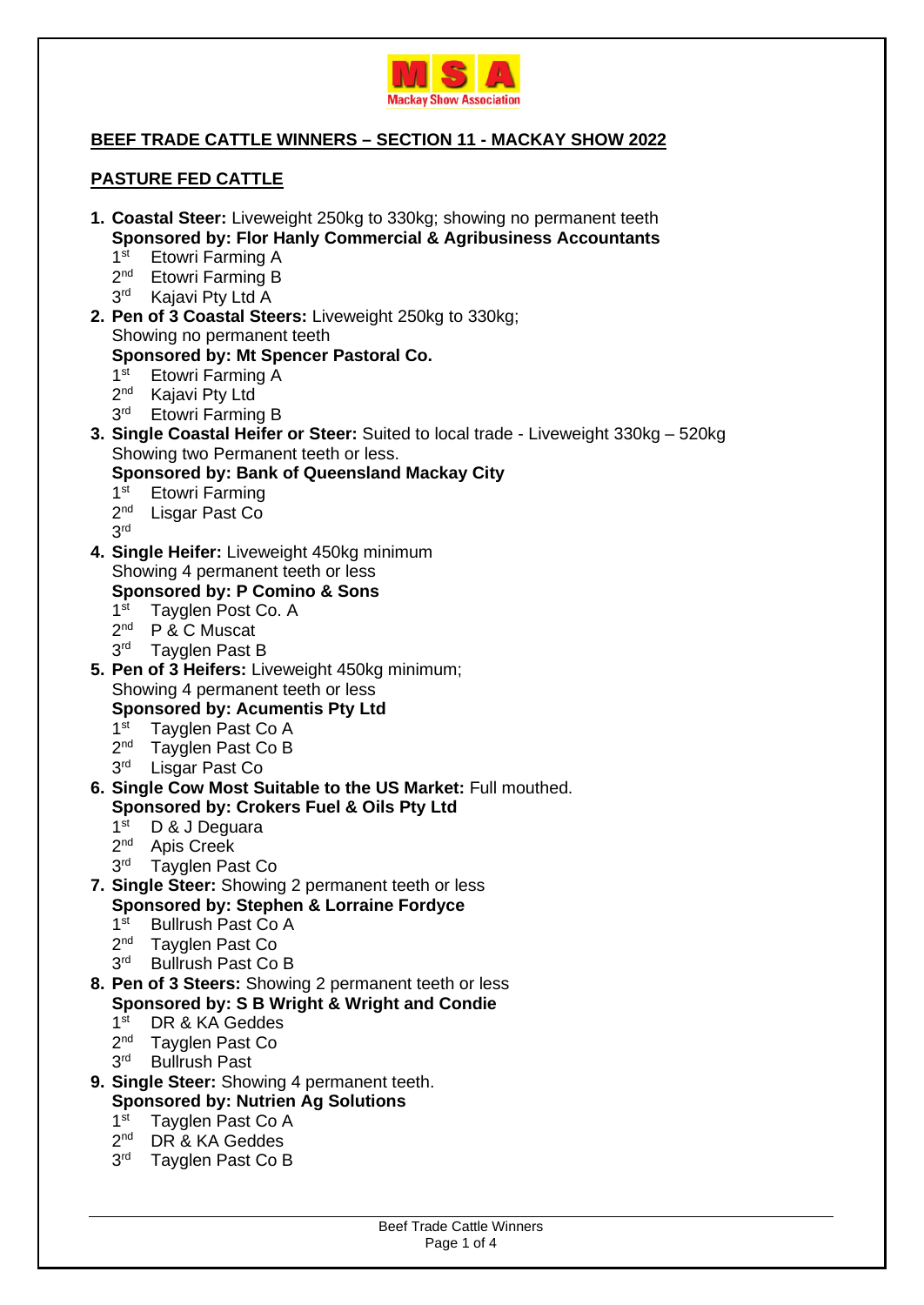- **10. Pen of 3 Steers:** Showing 4 permanent teeth. **Sponsored by: Rabobank Australia** 
	- $1<sup>st</sup>$ Tayglen Past Co
	- 2<sup>nd</sup> DR & Ka Geddes
	- 3<sup>rd</sup> Bullrush Past Co
- **11. Single Steer:** Showing 6 permanent teeth.
	- **Sponsored by: JW Livestock & Services**
	- $1<sup>st</sup>$ Abela & Muller
	- $2<sub>nd</sub>$ **SIPC**
	- $3<sup>rd</sup>$ Tayglen Past Co
- **12. Pen of 3 Steers:** Showing 6 permanent teeth.
	- **Sponsored by: Etowri Farming**
	- $1<sup>st</sup>$ Tayglen Past Co
	- $2<sup>nd</sup>$
	- 3 rd

# **GRAIN FED CATTLE**

- **13. Single Steer:** Showing no permanent teeth.
	- **David McDonald Memorial Sponsored by: Beth McDonald & Family** 
		- $1<sup>st</sup>$ Tayglen Past Co A
		- 2<sup>nd</sup> Little Olive Invest A
		- 3<sup>rd</sup> Tayglen Past Co B
- **14. Single Steer:** Showing 2 permanent teeth. **Bill Bradley Memorial, Sponsored by: MP Curtin & Co.** 
	- $1<sup>st</sup>$ **Little Olive Invest**
	- 2<sup>nd</sup> Bee Blee Past Co
	- $3<sup>rd</sup>$ Alexandra Olive
- **15. Single Steer:** Showing 4 permanent teeth.

# **Sponsored by: Crokers Fuel & Oils Pty Ltd**

- $1<sup>st</sup>$ Apis Creek Past Co
- $2<sup>nd</sup>$ Lisgar Past Co
- $3<sup>rd</sup>$ Bee Blee Past Co
- **16. Young Farmer Competition Single Steer Hugh Wagner Memorial:** Showing no more than 2 permanent teeth exhibited by a youth group or individual under 18 years.

## **Sponsored by: Day Grazing Company**

- $1<sup>st</sup>$ Brianana Lloyd
- 2<sup>nd</sup> Alexandra Olive
- 3 rd
- **17. Single Heifer:** Liveweight 340kg to 579kg Showing no more than 2 permanent teeth. **Sponsored by: Acumentis Pty Ltd** 
	- 1 $\mathrm{st}$ Tayglen Past Co
	- 2<sup>nd</sup> Lisgar Past Co B
	- 3<sup>rd</sup> Lisgar Past Co A
- **18. Single Heifer most suited to the Japanese Market:** Live weight 580kg to 750kg Showing no more than 2 permanent teeth.
	- **Sponsored by: Janke Electrical (PDT Building Services)**
	- $1<sup>st</sup>$ Tayglen Past Co B
	- $2<sup>nd</sup>$ Tayglen Past Co A
	- 3<sup>rd</sup> Lisgar Past Co A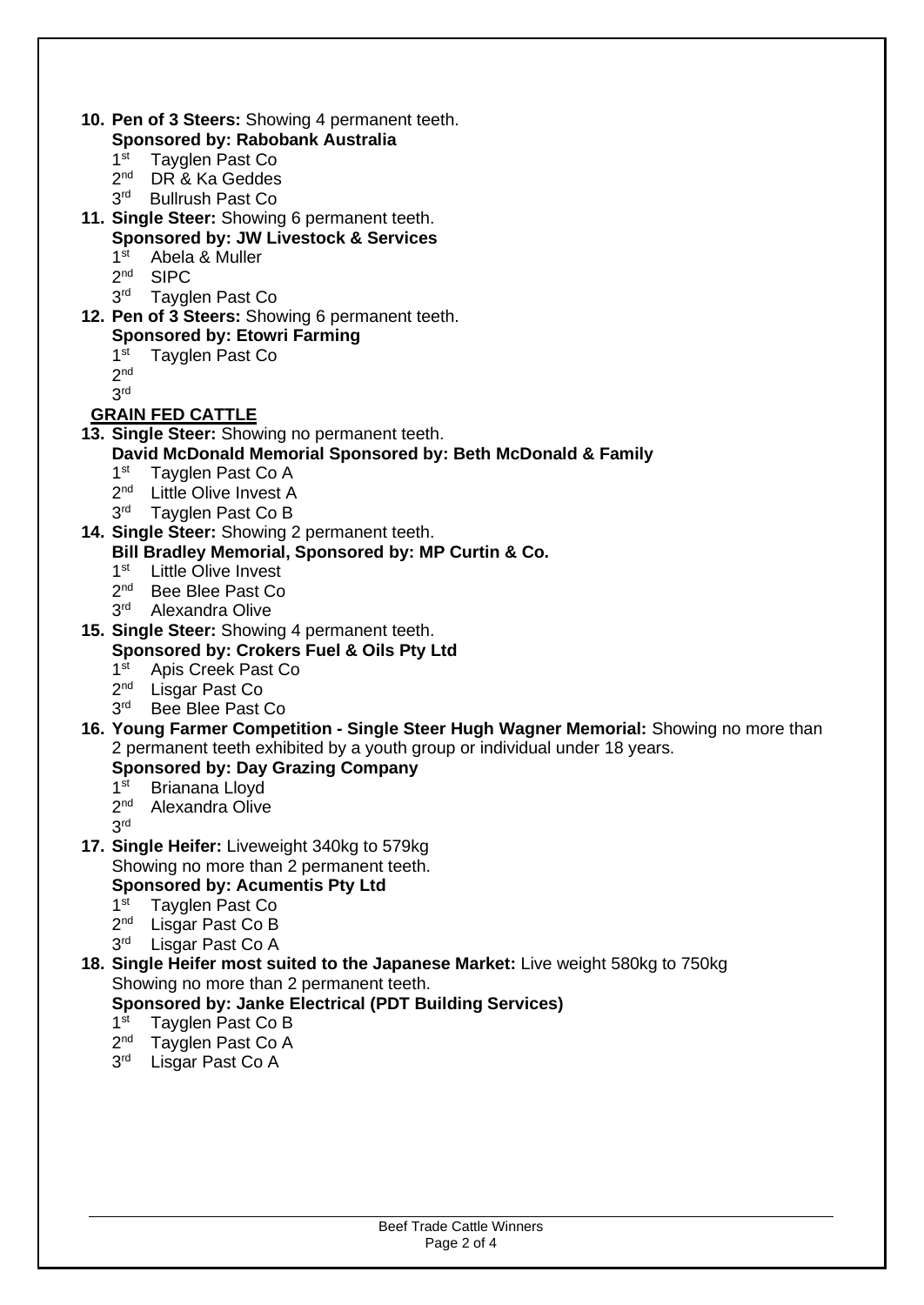## **FEATURE CLASSES**

#### **19. Reg & Gitte Le Garde Feature Class**

Pen of 3 grain fed Steers suitable for the Japanese Market; Live weight 580kg to 750kg; 4 permanent teeth or less

#### **Sponsored by: Reg & Gitte Le Garde**

- $1<sup>st</sup>$ Barmount P/Ship
- $2<sup>nd</sup>$ Apis Creek Past Co A
- 3<sup>rd</sup> Apis Creek Past Co B
- **20. Shannon Family Memorial Feature Class:** Pen of 3 Steers or a pen of 3 Heifers, Liveweight 450kg to 560kg; 2 permanent teeth or less.

#### **Sponsored by: The Shannon Family**

- $1<sup>st</sup>$ Donna Rea
- $2<sup>nd</sup>$ Lisgar Past Co A
- $3<sup>rd</sup>$ DR & KS Geddes
- **21. Brian Hughes Memorial Feature Class** Pen of 3 grass-fed Steers suitable for the Japanese Market; Liveweight 540kg to 750kg; 6 permanent teeth or less.

#### **Sponsored by: Mackay Toyota**

**Note: the name of the winning exhibitor will be recorded on the Brian Hughes Memorial Feature Board displayed in the Cattleman's Bar, 500 Pavilion.** 

- $1<sup>st</sup>$ Tayglen Past Co A
- $2<sup>nd</sup>$ Tayglen Past Co B
- 3<sup>rd</sup> Lisgar Past Co

### **22. Nutrien Ag Solutions Hoof & Hook Feature Class**

**A.** 2 Grass fed Steers to be judged on the Hoof. Liveweight 520kg - 750kg; 4 permanent teeth or less.

### **Sponsored by: Nutrien Ag Solutions**

- $1<sup>st</sup>$ DR& KA Geddes
- 2<sup>nd</sup> Michael Borg Invest
- $3<sup>rd</sup>$ Lisgar Past Co
- $4<sup>th</sup>$ **SIPC**
- 5<sup>th</sup> Tayglen Past Co

#### **SPECIAL AWARDS**

- **23. Champion Grain Fed Steer Sponsored by: Brian Dawson Auctions Tayglen Past Co**
- **24. Reserve Champion Grain Fed Steer Sponsored by: Camilleri Family Trust Little Olive Investment**
- **25. Champion Grass Fed Steer Sponsored by: Tait Accountants Pty Ltd Bullrush**
- **26. Reserve Champion Grass Fed Steer Sponsored by: Stabler & Howlett Veterinary Surgeons D & K Geddes**
- **27. Champion Pen of Steers - Sponsored by: Rabobank Australia (Selected from pen entries Classes 2 to 21) Tayglen Past Co**
- **28. Reserve Champion Pen of Steers - Sponsored by: JW Livestock & Services Barmount P/Ship**